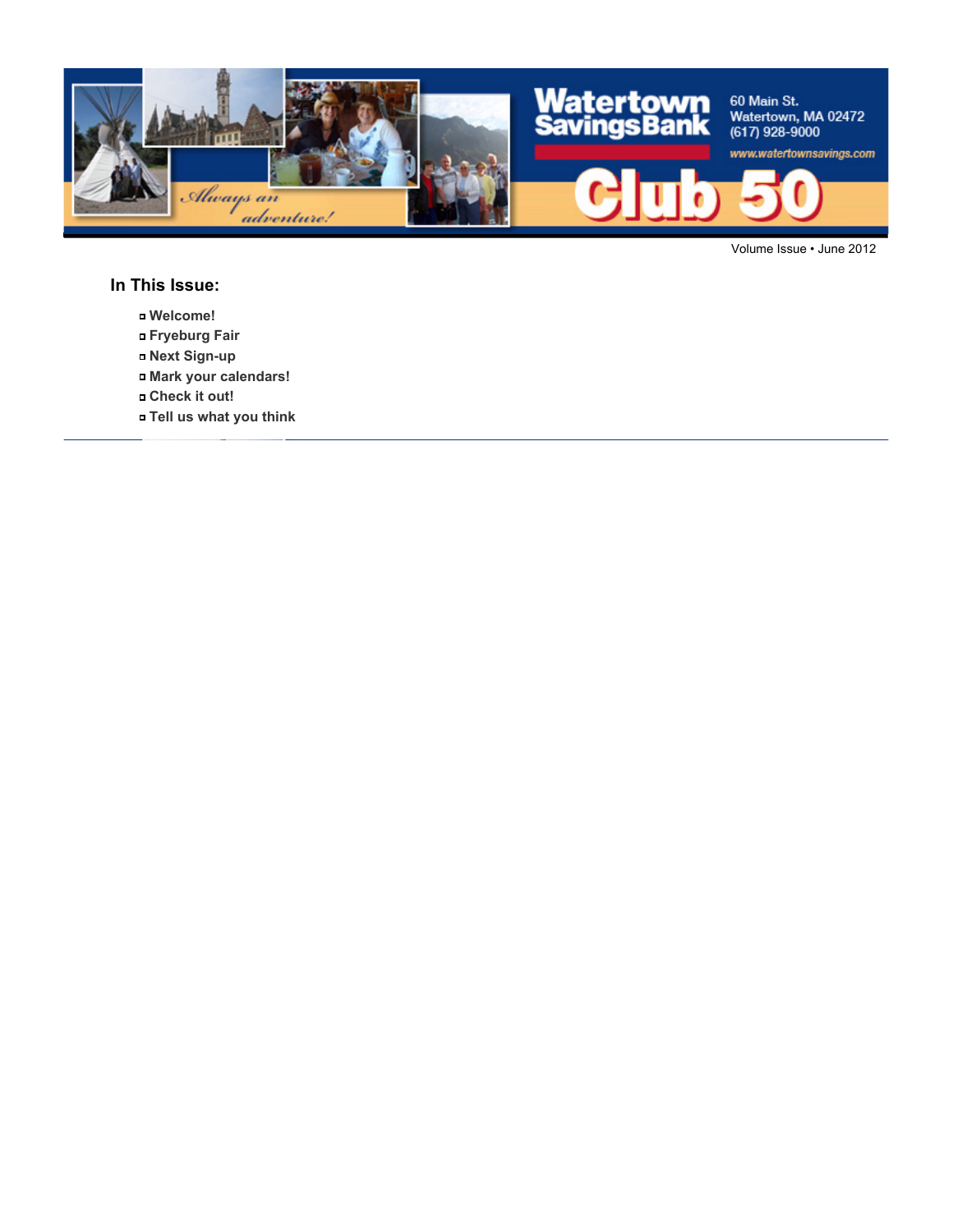

# **The Latest**

#### **Welcome!**

Greetings to our Club 50 members with e-mail! We're thrilled to now be able to communicate with all of you this way for so many reasons, most importantly being that you can receive Club 50 information much faster, including trip updates. We're also happy to be doing our part to be "green" by reducing the amount of flyers that we mail. I hope you enjoy our debut effort, and please feel free to share questions and comments with us – we are always open to your ideas! Thank you for being part of our friendly and ever-expanding travel club and I look forward to seeing you on one of our trips soon.

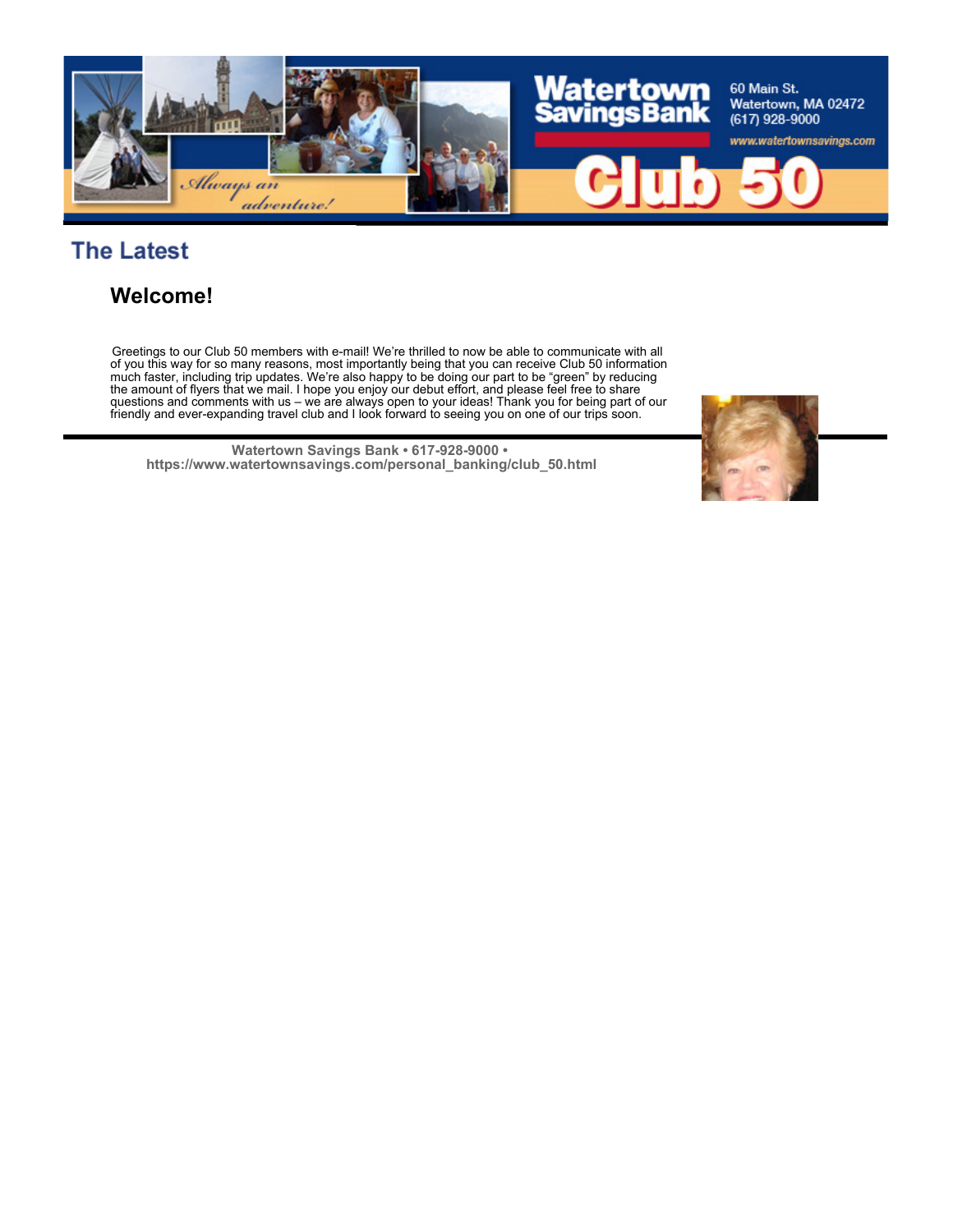![](_page_2_Picture_0.jpeg)

#### **Fryeburg Fair**

|                 | <b>RESERVATION FORM</b> |                         | Fryeburg Fair — 1ST DAY OF SIGN UP: THURSDAY, JUNE 14 |
|-----------------|-------------------------|-------------------------|-------------------------------------------------------|
| d nlogen find C | nos noscon oc donosis   | as no unant in full for | paraonic) C75 no deposit due of time of reconsei      |

 $..................$ 

Enclosed please find \$\_\_\_\_\_ per person as deposit \_\_; or payment in full for \_\_ person(s). \$75 pp deposit due at time of reservation. Final payment due August 3, 2012. Please note any health restrictions. Make checks payab

| Name:                                          | Phone:            | E-mail: |             |
|------------------------------------------------|-------------------|---------|-------------|
| Address:                                       | City:             | State:  | Zip.        |
| Traveling Companions:                          | Special Requests: |         |             |
| Is October your Birthday or Anniversary Month? | Birthday:         |         | Anniversary |

I hereby give permission to Watertown Savings Bank to duplicate and use for advertising purposes, any photographs taken of me on this trip. Watertown Savings Bank Club 50 is organizing this event for its selected customers. The Bank uses experienced tour guides and common carriers. By signing this form you agree to hold Watertown Savings Bank, Club 50, its employees, su

| Signature:        | Date:                                                                                           | Signature:                                                                      | Date: |
|-------------------|-------------------------------------------------------------------------------------------------|---------------------------------------------------------------------------------|-------|
| <b>Return to:</b> | <b>WATERTOWN SAVINGS BANK CLUB 50</b><br>ATT: JOAN GALGAY<br>60 MAIN STREET, WATERTOWN MA 02472 | <b>FRYEBURG FAIR</b><br>TRIP DATE: October 1-3, 2012<br>Double<br><b>Single</b> |       |

![](_page_2_Picture_8.jpeg)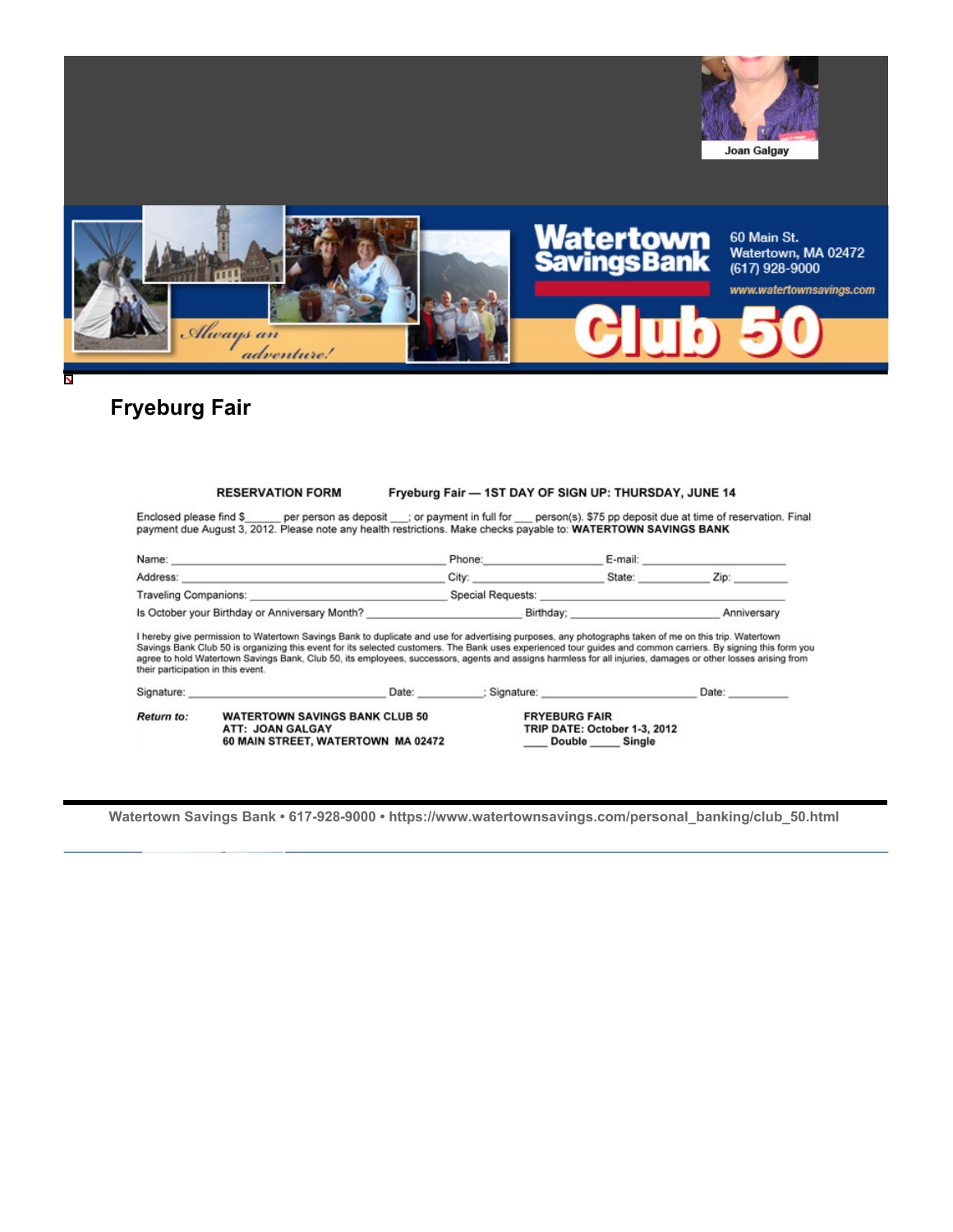![](_page_3_Picture_0.jpeg)

## **Travel Opportunities**

#### **Next Sign-up**

**Fryeburg Fair & North Conway Grand Fall Foliage Tour** Trip Date: Monday-Wednesday, **October 1-3** First day of sign-up: Thursday, June 14 Highlights:

- 2-night stay at North Conway Grand Hotel
- 4 meals (two buffet breakfasts, one lunch and one dinner)
- North Conway shopping
- Conway Scenic Railroad
- A full day at the Fryeburg Fair

Price: \$439 per person double occupancy; \$634 single Non-Member: Add \$50 to double rate Deposit: \$75 Insurance: \$72 – if purchased, must be done at time of deposit

Get in on one of the biggest happenings in Maine – the Fryeburg Fair, the state's largest agriculture showcase. You'll have a full day to take in livestock shows, harness racing, antique farm and forestry equipment displays and demonstrations, horticultural and culinary contests and displays, a petting zoo, agricultural vendor displays, live musical acts, amusement rides and food stands. And you'll be doing this in style, staying in the heart of the White Mountains of New Hampshire at the finest resort in North Conway, the Grand Hotel. It's next door to more than 60 shops of Settlers' Green Outlet Village, New England's largest tax-free resort outlet. There will also be plenty of opportunities for leaf-peeping, including an hour-long ride on the Conway Scenic Railroad, on the National Register of Historic Places.

![](_page_3_Picture_11.jpeg)

*Please refer to the Club 50 page on the WSB website for more information. The reservation form is available on the left column of this page -- see Trip Forms.*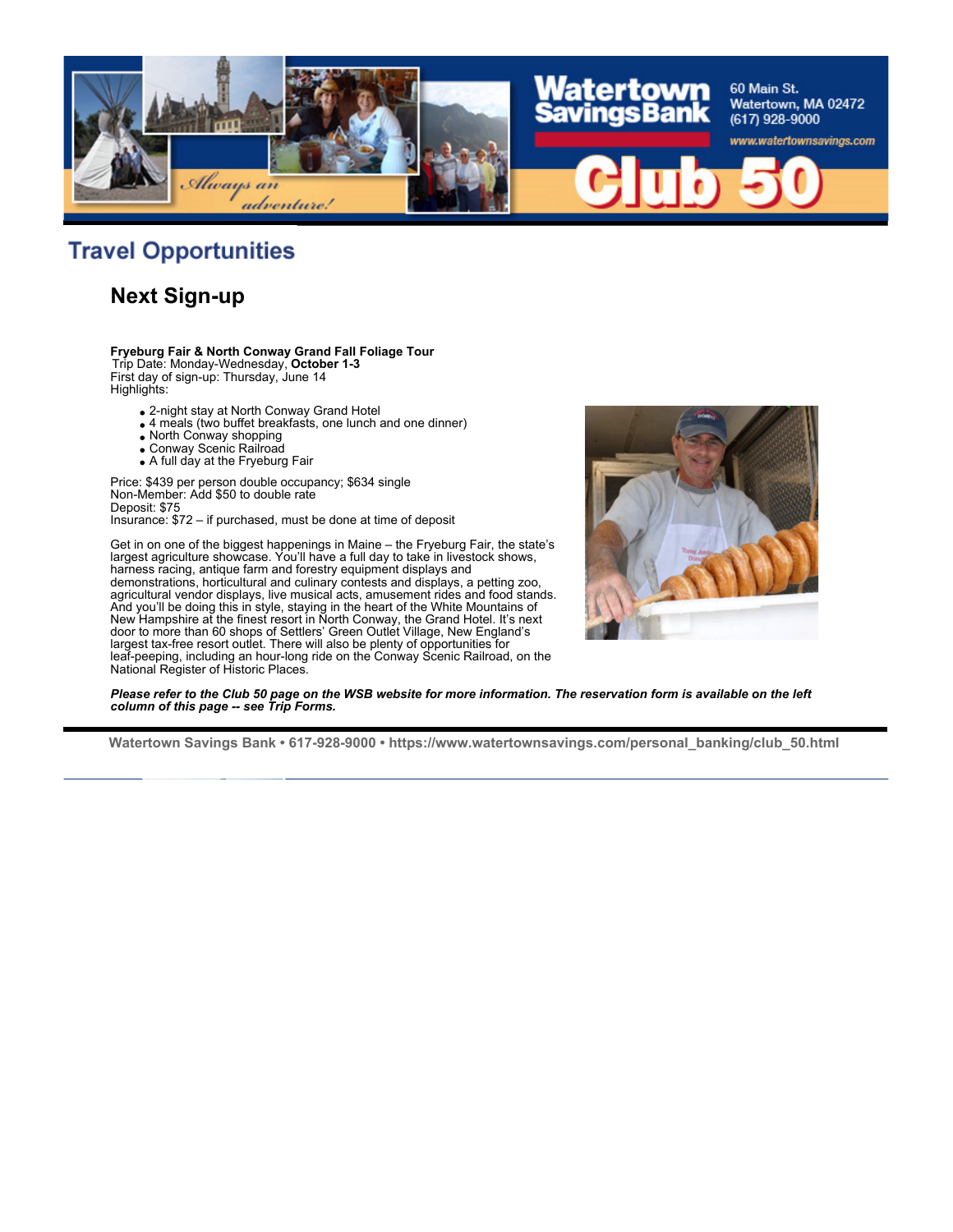![](_page_4_Picture_0.jpeg)

## **Save the Date**

#### **Mark your calendars!**

Since many of our Club 50 members like to make plans far in advance, go ahead and pencil in the dates for our Holiday Parties: We're once again holding the event of the holiday season on the first two Wednesdays in **December** -- the **5th** and the **12th** -- at the Boston Newton Marriott, complete with five-course dinner, 18-piece orchestra, DJ, local dignitaries and, of course, Santa! You'll be receiving your invite before you know it!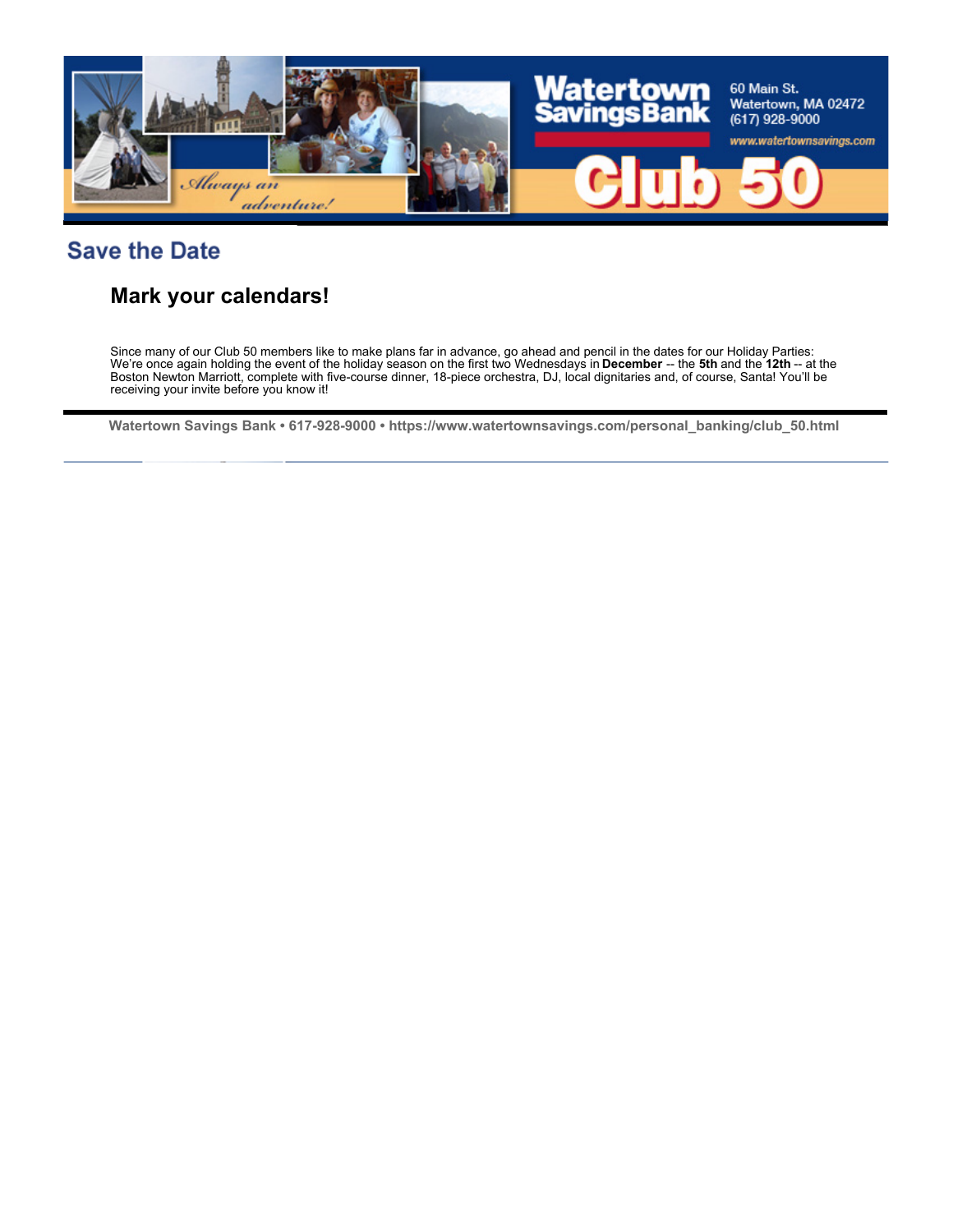![](_page_5_Picture_0.jpeg)

### **Featured Photos**

#### **Check it out!**

Joan with Joe Anastasi and Pat Acton -- just another day hanging out in the British Isles! If you want to see more photos of the recent cruise as well as many other trips, just click on WSB Photo Album in red on the left. And if you're on Facebook, find us at Watertown Savings Bank-Massachusetts.